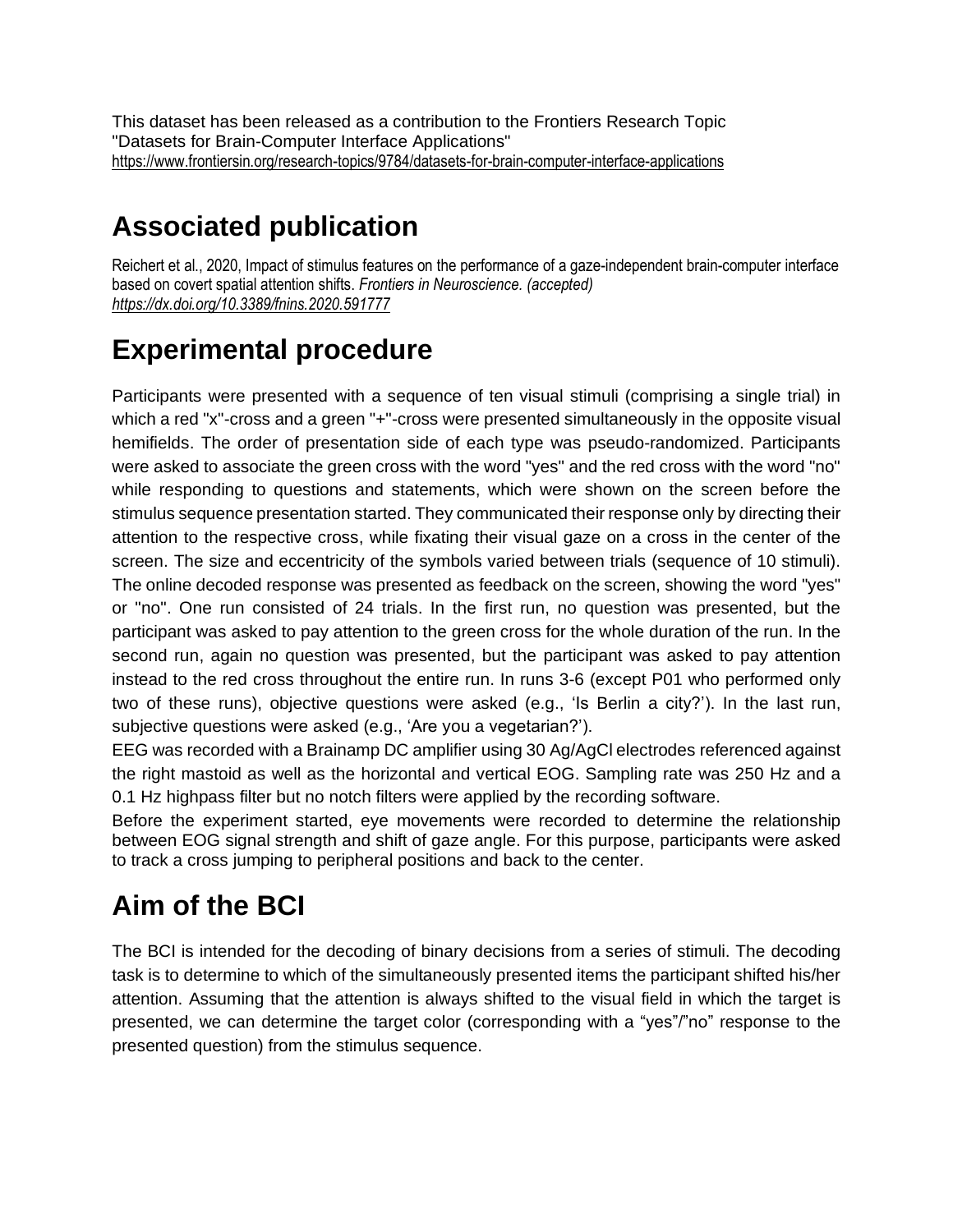#### **Dataset**

We provide 18 Matlab files, each containing EEG data from one participant. Each file contains three structures:

| · subject         |                                                         |
|-------------------|---------------------------------------------------------|
| aqe:              | age at time of recording                                |
| sex:              | 'male' or 'female'                                      |
| thandedness:      | 'left' or 'right'                                       |
| $-$ language:     | language in which questions and feedback were presented |
| $^{\text{-}}$ ID: | participant identifier                                  |
|                   |                                                         |
| evemov            |                                                         |

| srate:              | sampling rate                                            |
|---------------------|----------------------------------------------------------|
| data:               | data recorded from EEG channels                          |
| $^{\text{-}}$ heog: | horizontal EOG (bipolar)                                 |
| veog:               | vertical EOG (bipolar)                                   |
| xdeg:               | horizontal angle of gaze shift relative to center        |
| " ydeg:             | vertical angle of gaze shift relative to center          |
| blinkcue:           | a trigger for volitional execution of a blink            |
| " label:            | names of the EEG channels according to the order in data |

eyemov contains both EEG and EOG data from the initial recording of eye movements. The data are not segmented but involve the whole recording.

• bciexp

| srate: | sampling rate |
|--------|---------------|
|        |               |

- data: data recorded from EEG channels, segmented into trials
- heog: horizontal EOG (bipolar), segmented into trials
- veog: vertical EOG (bipolar), segmented into trials
- stim: trigger channels, which show stimulus onsets
	- 1st channel: 1 green cross left / red cross right, else 0 2nd channel: 1 - red cross left / green cross right, else 0
- eccentricity: visual angle of horizontal displacement of the symbols relative to fixation cross, constant throughout a trial
- symbolsize: size of symbols in pixels, constant throughout a trial
- <sup>-</sup> intention: response participant intended to give, i.e., the assumed ground truth used to train and test the classifier
- feedback: response the BCI determined online; empty if no feedback was provided